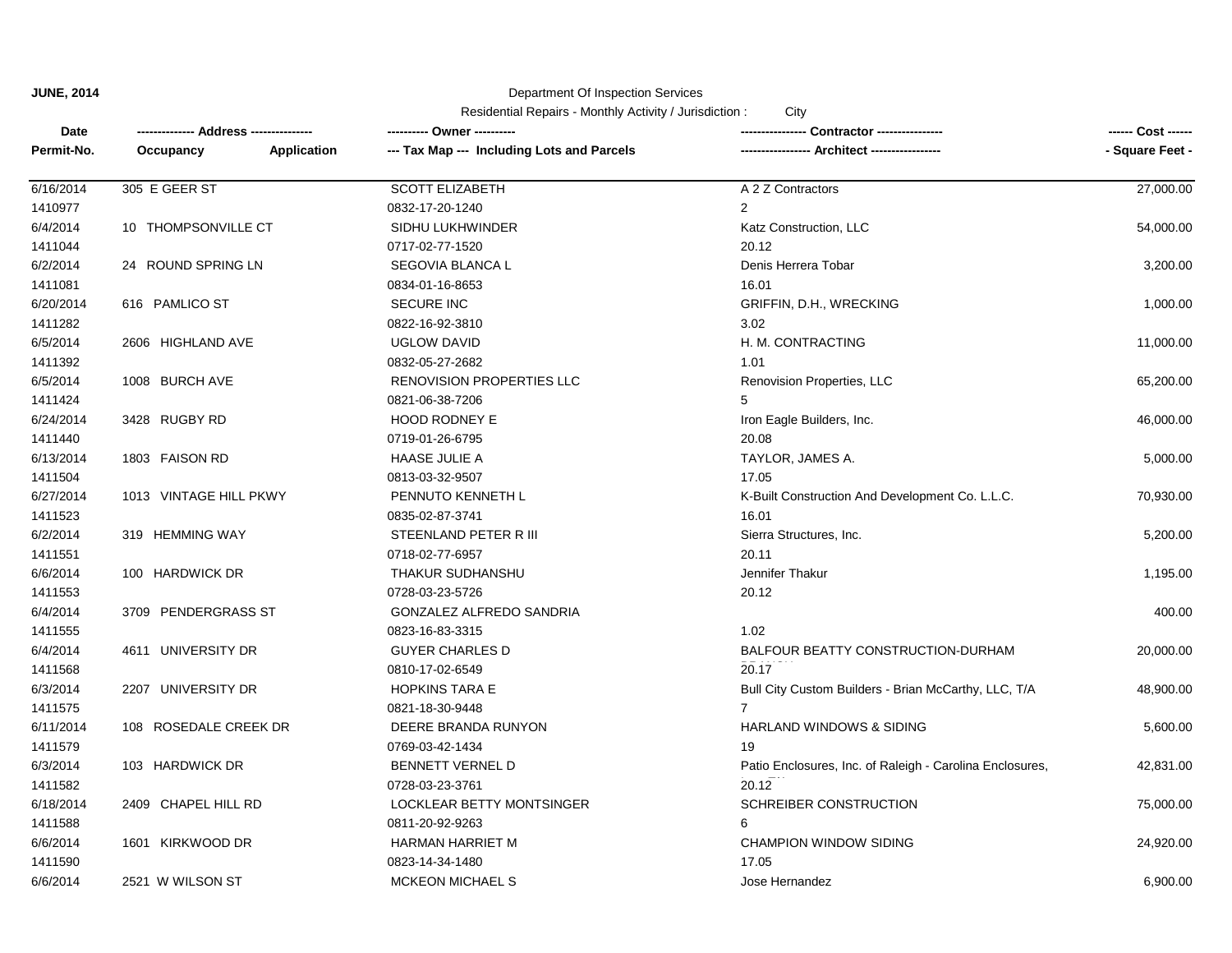| Date       | -------------- Address --------------- |             | ---------- Owner ----------                |                                      |                 |
|------------|----------------------------------------|-------------|--------------------------------------------|--------------------------------------|-----------------|
| Permit-No. | Occupancy                              | Application | --- Tax Map --- Including Lots and Parcels |                                      | - Square Feet - |
| 1411591    |                                        |             | 0812-12-96-2080                            | 4.01                                 |                 |
| 6/4/2014   | 2705 PRINCETON AVE                     |             | KING DAVID PENDLETON                       | THD AT-HOME SERVICES, INC.           | 6,980.00        |
| 1411592    |                                        |             | 0810-12-85-6905                            | 20.07                                |                 |
| 6/6/2014   | 8 CRAIL CT                             |             | <b>JONES NORMA GRAY</b>                    | BERCON BUILDING COMPANY INCORPORATED | 15,000.00       |
| 1411597    |                                        |             | 0804-02-86-0747                            | 16.04                                |                 |
| 6/6/2014   | 2820 STATE ST                          |             | <b>COOK PAUL</b>                           |                                      | 24,000.00       |
| 1411598    |                                        |             | 0832-06-38-3795                            | 1.01                                 |                 |
| 6/6/2014   | 112 MONTICELLO AVE                     |             | <b>CLOUGHERTY BRIAN P</b>                  | HAUSER BUILDING CO., INC.            | 17,000.00       |
| 1411605    |                                        |             | 0820-09-16-6308                            | 20.07                                |                 |
| 6/4/2014   | 525 MARTHA ST                          |             | <b>BRISCOE ENTERPRISES LLC</b>             | Diane Suner                          | 7,500.00        |
| 1411607    |                                        |             | 0820-08-98-7292                            | 13.03                                |                 |
| 6/6/2014   | 105 KINGS CROSS LN                     |             | PATEL RAVI                                 |                                      | 1,500.00        |
| 1411608    |                                        |             | 0729-03-34-2664                            | 20.10                                |                 |
| 6/6/2014   | 800 LINWOOD AVE                        |             | <b>STALCUP LUCAS</b>                       |                                      | 8,000.00        |
| 1411609    |                                        |             | 0831-17-01-8785                            | 13.01                                |                 |
| 6/9/2014   | 11 BEAVER PL                           |             | <b>WEST MICHAEL</b>                        | The Bath Remodeling Center           | 28,000.00       |
| 1411610    |                                        |             | 0813-04-50-9737                            | 17.05                                |                 |
| 6/4/2014   | 303 DUNSTAN AVE                        |             | SUNER DIANE                                | Diane Suner                          | 15,000.00       |
| 1411614    |                                        |             | 0821-20-81-8430                            | 13.01                                |                 |
| 6/26/2014  | 117 FALLENWOOD AVE                     |             | SHERWIN JENNIFER I                         | <b>GARY THE HANDYMAN</b>             | 7,800.00        |
| 1411620    |                                        |             | 0729-03-45-1030                            | 20.10                                |                 |
| 6/23/2014  | 3209 OXFORD DR                         |             | <b>CIFUNI MARC</b>                         |                                      | 40,000.00       |
| 1411622    |                                        |             | 0810-12-95-6736                            | 20.07                                |                 |
| 6/11/2014  | 601 GRAY AVE                           |             | SULTANA PROPERTIES LLC                     | Longleaf Building & Restoration Inc. | 34,500.00       |
| 1411635    |                                        |             | 0831-06-28-9721                            | 9                                    |                 |
| 6/20/2014  | 5305 JESSIP ST                         |             | EDWARD ROSE MILLENNIAL                     | Liptok, Karey Ann                    | 1.00            |
| 1411641    |                                        |             | 0747-01-97-5902                            | 20.14                                |                 |
| 6/20/2014  | 5307 JESSIP ST                         |             | EDWARD ROSE MILLENNIAL                     | Liptok, Karey Ann                    | 1.00            |
| 1411642    |                                        |             | 0747-01-97-5902                            | 20.14                                |                 |
| 6/20/2014  | 5311 JESSIP ST                         |             | EDWARD ROSE MILLENNIAL                     | Liptok, Karey Ann                    | 1.00            |
| 1411643    |                                        |             | 0747-01-97-5902                            | 20.14                                |                 |
| 6/20/2014  | 5331 JESSIP ST                         |             | EDWARD ROSE MILLENNIAL                     | Liptok, Karey Ann                    | 1.00            |
| 1411644    |                                        |             | 0747-01-97-5902                            | 20.14                                |                 |
| 6/20/2014  | 5337 JESSIP ST                         |             | EDWARD ROSE MILLENNIAL                     | Liptok, Karey Ann                    | 1.00            |
| 1411645    |                                        |             | 0747-01-97-5902                            | 20.14                                |                 |
| 6/20/2014  | 5341 JESSIP ST                         |             | EDWARD ROSE MILLENNIAL                     | Liptok, Karey Ann                    | 1.00            |
| 1411646    |                                        |             | 0747-01-97-5902                            | 20.14                                |                 |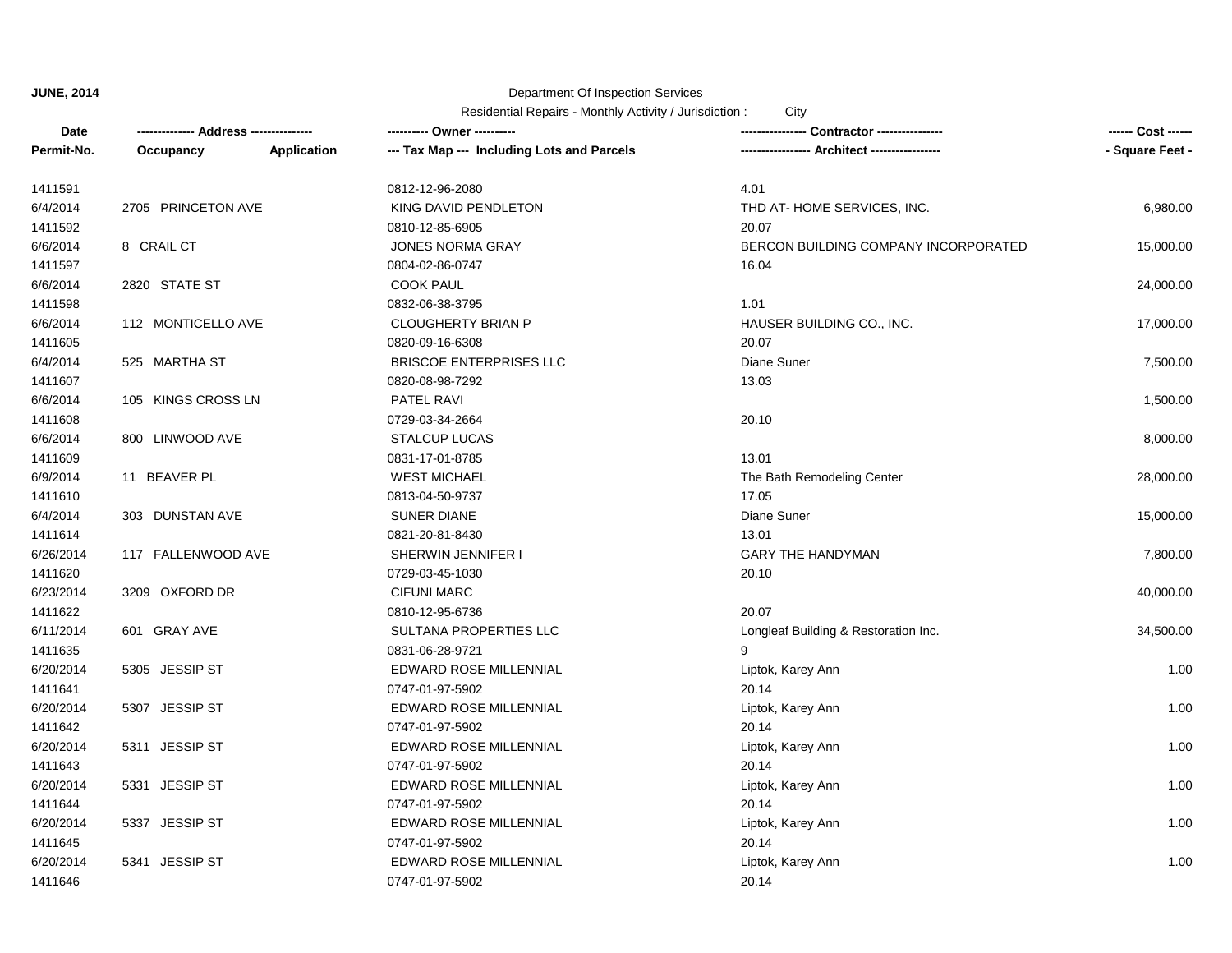| Date       |                        |             | ---------- Owner ----------                |                                 | ------ Cost ------ |
|------------|------------------------|-------------|--------------------------------------------|---------------------------------|--------------------|
| Permit-No. | Occupancy              | Application | --- Tax Map --- Including Lots and Parcels |                                 | - Square Feet -    |
| 6/11/2014  | 208 W TRINITY AVE      |             | KALICH TANYA C                             | W.D. OSBORNE GENERAL CONTRACTOR | 20,000.00          |
| 1411648    |                        |             | 0832-17-01-5053                            | $\overline{2}$                  |                    |
| 6/12/2014  | 2806 CREST ST          |             | <b>JUAREZ LUCINA</b>                       | Ricardo Alatriste               | 3,200.00           |
| 1411649    |                        |             | 0812-15-73-4628                            | 15.02                           |                    |
| 6/13/2014  | 2115 PAGE RD           |             | <b>JACOB GEORGE</b>                        |                                 | 14,000.00          |
| 1411650    |                        |             | 0759-03-44-4083                            | 18.05                           |                    |
| 6/13/2014  | 902 BURCH AVE          |             | POSTON STACEY R                            |                                 | 51,000.00          |
| 1411652    |                        |             | 0821-06-48-3340                            | 5                               |                    |
| 6/13/2014  | 2615 FREEMONT RD       |             | POPE THOMAS D                              | Trey Builders, Inc.             | 23,500.00          |
| 1411674    |                        |             | 0803-04-63-3882                            | 17.07                           |                    |
| 6/12/2014  | 14 BARONET CT          |             | STANDARD PACIFIC OF THE                    | <b>GARUDA CUSTOM DECKS</b>      | 3,200.00           |
| 1411675    |                        |             | 0729-01-15-3356                            | 20.11                           |                    |
| 6/12/2014  | 127 VICTORIAN OAKS DR  |             | STANDARD PACIFIC OF THE                    | <b>Blake Distributors</b>       | 1,600.00           |
| 1411677    |                        |             | 0729-01-15-9201                            | 20.11                           |                    |
| 6/16/2014  | 2918 CADILLAC AVE      |             | ORTEGA ELEUTERIO SAMPAYA                   | Eleuterio Sampayo               | 1,200.00           |
| 1411678    |                        |             | 0843-02-85-1486                            | 18.01                           |                    |
| 6/6/2014   | 2815 WELCOME DR        |             | WOOTERS JOHN T                             | RAM JACK LLC                    | 1,750.00           |
| 1411682    |                        |             | 0811-13-03-4923                            | 20.17                           |                    |
| 6/12/2014  | 23 SUMMERGLEN CT       |             | PORTBURY ANDREA L                          | ALUMINUM CO OF N.C.             | 19,300.00          |
| 1411684    |                        |             | 0728-03-31-8995                            | 20.13                           |                    |
| 6/13/2014  | 2 KINGS GRANT CT       |             | <b>FRANUSISZIN NANCY A</b>                 | <b>Genesis Construction LLC</b> | 10,398.00          |
| 1411694    |                        |             | 0851-04-50-3387                            | 18.05                           |                    |
| 6/12/2014  | 1117 WYLDEWOOD RD      |             | <b>SLOCUM CHARLES K</b>                    | <b>DGS Contracting Services</b> | 2,500.00           |
| 1411696    |                        |             | 0823-06-48-2167                            | 17.10                           |                    |
| 6/13/2014  | 2615 E SHOREHAM ST     |             | <b>WILKINS WANDA K</b>                     | <b>Walker Construction</b>      | 5,000.00           |
| 1411697    |                        |             | 0820-06-38-2209                            | $\overline{7}$                  |                    |
| 6/12/2014  | 1410 PENNSYLVANIA AVE  |             | MACHTINGER EVELYN                          | RAM JACK LLC                    | 1,400.00           |
| 1411699    |                        |             | 0822-10-36-7842                            | 4.01                            |                    |
| 6/13/2014  | 1015 MONMOUTH AVE      |             | <b>COLE STEPHEN NATHANIEL</b>              | A.G. BUILDERS                   | 107,580.60         |
| 1411705    |                        |             | 0822-19-61-6292                            | 3.02                            |                    |
| 6/12/2014  | 1709 E CORNWALLIS RD   |             | SPRING RIDGE APARTMENTS LLC                | <b>BELFOR USA GROUP</b>         | 21,000.00          |
| 1411710    |                        |             | 0739-01-16-2808                            | 20.10                           |                    |
| 6/13/2014  | 612 SPRING MEADOW DR   |             | <b>CLARK CASEY R</b>                       | Casey & Rachel Clark            | 1,200.00           |
| 1411711    |                        |             | 0729-01-35-2843                            | 20.10                           |                    |
| 6/13/2014  | 203 CRESTVIEW DR       |             | FENNEMA CONSTANCE E                        | THD AT-HOME SERVICES, INC.      | 9,427.00           |
| 1411713    |                        |             | 0824-02-79-3693                            | 16.01                           |                    |
| 6/13/2014  | 5500 FORTUNES RIDGE DR |             | <b>BERGMAN JUDITH L</b>                    | Hohl's Renovations LLC          | 6,815.00           |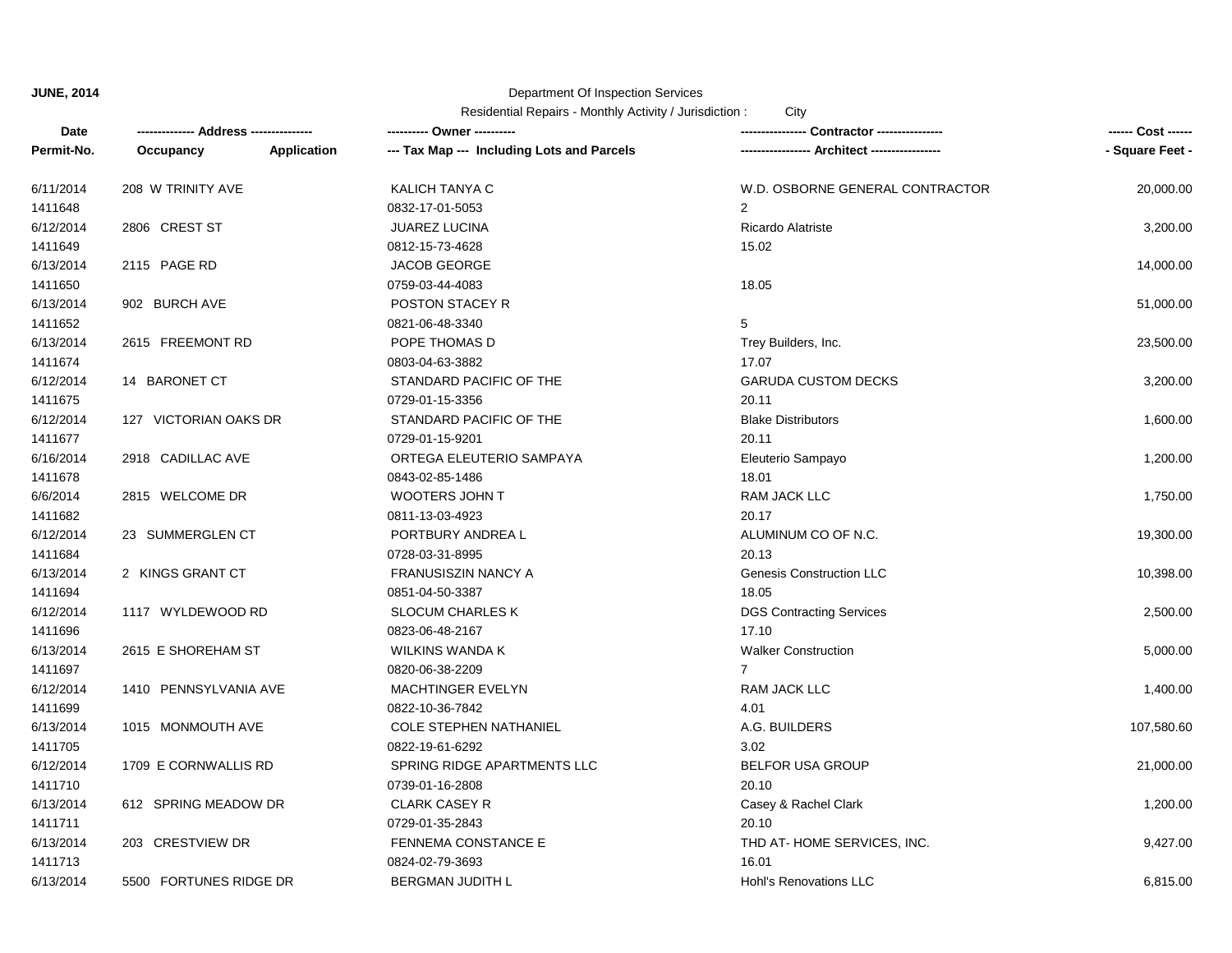| Date       | -------------- Address --------------- |             | ---------- Owner ----------                |                                                      | ------ Cost ------ |
|------------|----------------------------------------|-------------|--------------------------------------------|------------------------------------------------------|--------------------|
| Permit-No. | Occupancy                              | Application | --- Tax Map --- Including Lots and Parcels |                                                      | - Square Feet -    |
| 1411716    |                                        |             | 0729-03-11-2973                            | 20.11                                                |                    |
| 6/27/2014  | 134 HILLSIDE AVE                       |             | ANDREW ROBY INC                            | Roby, Inc., Andrew                                   | 4,960.00           |
| 1411729    |                                        |             | 0821-16-74-9104                            | 12.01                                                |                    |
| 6/27/2014  | 126 HILLSIDE AVE                       |             | <b>CITY OF DURHAM</b>                      | Roby, Inc., Andrew                                   | 3,500.00           |
| 1411731    |                                        |             | 0821-16-84-0221                            | 12.01                                                |                    |
| 6/19/2014  | 1411 HULL AVE                          |             | DUKE UNIVERSITY                            | MITCHELL, O C, JR., INC.                             | 1,000.00           |
| 1411732    |                                        |             | 0821-06-39-1597                            | 5                                                    |                    |
| 6/18/2014  | 4111 PEACHWAY DR                       |             | MACARTNEY WILLIAM HUGH                     | INDOOR ENVIRONMENTAL SYSTEMS                         | 4,500.00           |
| 1411739    |                                        |             | 0800-01-37-0346                            | 20.17                                                |                    |
| 6/18/2014  | 1620 DUKE UNIVERSITY RD                |             | SHOAF ROBERT S                             | TAYLOR, DAVID BENTON                                 | 39,555.00          |
| 1411740    |                                        |             | 0821-06-27-5996                            | 5                                                    |                    |
| 6/16/2014  | 3722 ALBRITTON DR                      |             | <b>BROWNER JEREMY</b>                      | John Madonis                                         | 7,000.00           |
| 1411743    |                                        |             | 0801-04-52-0217                            | 20.17                                                |                    |
| 6/16/2014  | 2002 E MAIN ST                         |             | <b>RUDEL ALISON E</b>                      | Coyne, Kevin                                         | 36,000.00          |
| 1411746    |                                        |             | 0831-15-53-8643                            | 10.01                                                |                    |
| 6/18/2014  | 110 SWIFT CREEK XING                   |             | TOLL NC LP                                 | ROBIE CLIFTON                                        | 2,600.00           |
| 1411748    |                                        |             | 0717-02-65-0068                            | 20.12                                                |                    |
| 6/18/2014  | 1406 SHEPHERD ST                       |             | PREMAKUMAR SANJAY K                        | ACANTHUS CONSTRUCTION, LLC                           | 24,000.00          |
| 1411751    |                                        |             | 0821-15-53-6309                            | $\overline{7}$                                       |                    |
| 6/18/2014  | 820 HEMLOCK AVE                        |             | <b>ROBINSON SHARON</b>                     |                                                      | 1,300.00           |
| 1411752    |                                        |             | 0830-09-05-1004                            | 20.09                                                |                    |
| 6/20/2014  | 708 YANCEY ST                          |             | SLAUGHTER LINDA P                          | David Johnson                                        | 6,500.00           |
| 1411771    |                                        |             | 0821-11-56-8810                            | $\overline{7}$                                       |                    |
| 6/20/2014  | 404 COOK RD                            |             | ORELLANA JOSE O                            | Home Improvements Orellana, Inc.                     | 22,506.05          |
| 1411772    |                                        |             | 0820-19-61-6512                            | 20.09                                                |                    |
| 6/30/2014  | 1203 N MANGUM ST                       |             | SOUTHERN REPAIR SERVICE INCORP             | Bull City Custom Builders - Brian McCarthy, LLC, T/A | 139,500.00         |
| 1411778    |                                        |             | 0832-17-11-3679                            | 2                                                    |                    |
| 6/19/2014  | 11 WILLOW BRIDGE DR                    |             | <b>BUNO BRETT R</b>                        | TAYLOR, JAMES A.                                     | 6,500.00           |
| 1411780    |                                        |             | 0719-02-55-7234                            | 20.07                                                |                    |
| 6/20/2014  | 1317 VICKERS AVE                       |             | POOLE SAMUEL M                             | Fails, Dwayne N.                                     | 2,000.00           |
| 1411781    |                                        |             | 0821-15-63-1733                            |                                                      |                    |
| 6/19/2014  | 5500 FORTUNES RIDGE DR                 |             | <b>MEYER HEATHER</b>                       | Harr, Kevin Anthony                                  | 6,000.00           |
| 1411783    |                                        |             | 0729-03-02-8226                            | 20.11                                                |                    |
| 6/19/2014  | 3801 SHOCCOREE DR                      |             | ADKIN CLARE E JR                           | HAYES, RODDY, BUILDERS                               | 19,600.00          |
| 1411788    |                                        |             | 0812-01-29-9385                            | 17.07                                                |                    |
| 6/20/2014  | 812 BURCH AVE                          |             | <b>REARICK DANIEL</b>                      | MINERVA DESIGN & RENOVATION, LLC.                    | 92,041.00          |
| 1411789    |                                        |             | 0821-06-48-9378                            | 5                                                    |                    |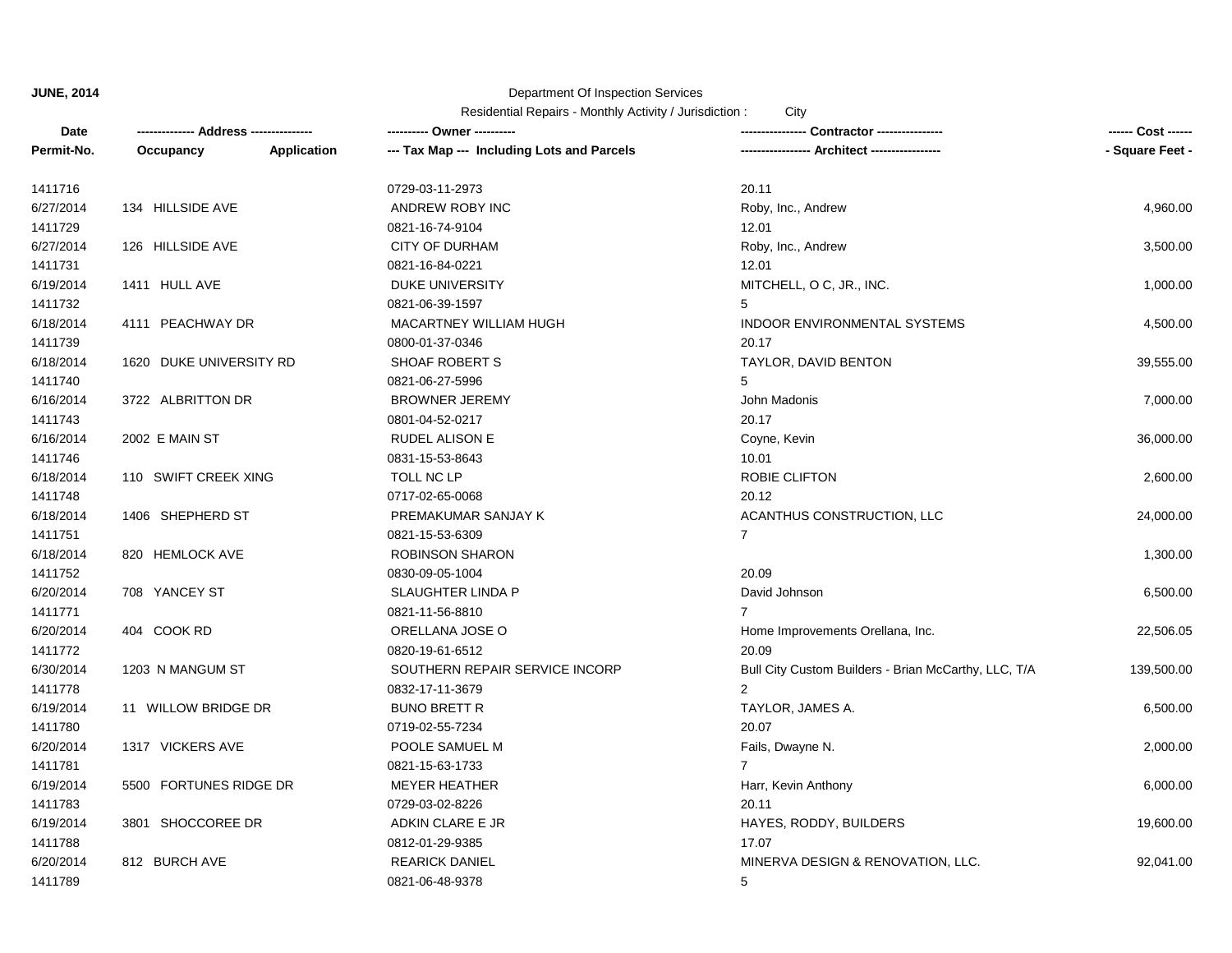| Date       | -------------- Address ---------- |             |                                            |                                                   | ------ Cost ------ |
|------------|-----------------------------------|-------------|--------------------------------------------|---------------------------------------------------|--------------------|
| Permit-No. | Occupancy                         | Application | --- Tax Map --- Including Lots and Parcels |                                                   | - Square Feet -    |
| 6/20/2014  | 121 JENNEL WAY                    |             | <b>HOCKMAN ROBERT D</b>                    | FOUR SEASONS SUNROOMS OF NORTH                    | 15,488.00          |
| 1411793    |                                   |             | 0709-01-35-6238                            | $20.\overline{18}$                                |                    |
| 6/20/2014  | 908 PLEASANT DR                   |             | SIU TOK                                    | <b>JULIO GUILLEN</b>                              | 4,600.00           |
| 1411794    |                                   |             | 0840-10-25-7838                            | 18.02                                             |                    |
| 6/26/2014  | 4021 W MAIN ST                    |             | DURHAM SNOW B LIMITED                      | YES! SOLAR SOLUTIONS - CATE ASSOCIATES, INC.      | 34,220.00          |
| 1411801    |                                   |             | 0821-08-87-3711.000                        | 8.01                                              |                    |
| 6/23/2014  | 3116 GLENWOOD DR                  |             | <b>RUDERMAN LEE</b>                        | Innovative Green Builders, Inc.                   | 32,000.00          |
| 1411804    |                                   |             | 0801-04-55-0063                            | 20.17                                             |                    |
| 6/26/2014  | 301 SWIFT AVE                     |             | DUKE UNIVERSITY                            | LECHASE CONSTRUCTION SERVICES, LLC                | 70,755.00          |
| 1411820    |                                   |             | 0821-06-39-4853                            | 5                                                 |                    |
| 6/19/2014  | 3219 OXFORD DR                    |             | <b>HERRIN JAMES H JR</b>                   | CAROLINA RESTORATION SERVICES                     | 20,000.00          |
| 1411825    |                                   |             | 0810-12-95-6406                            | 20.07                                             |                    |
| 6/19/2014  | 2808 UNIVERSITY DR                |             | PERLMUTTER JASON                           | CAROLINA RESTORATION SERVICES                     | 14,000.00          |
| 1411826    |                                   |             | 0810-08-98-6036                            | 20.15                                             |                    |
| 6/23/2014  | 6 MOONLIGHT CT                    |             | <b>GEORGAS DEBRA LYNNE</b>                 | Craftsman Direct Handyman Home Improvements, Inc. | 2,000.00           |
| 1411827    |                                   |             | 0841-02-87-7766                            | 18.02                                             |                    |
| 6/23/2014  | 7 FALLEN OAK CT                   |             | RICH REBECCA SARA                          | A.G. BUILDERS                                     | 25,901.00          |
| 1411828    |                                   |             | 0719-04-70-6355                            | 20.11                                             |                    |
| 6/20/2014  | 2404 ALPINE RD                    |             | <b>CONE EUGENE</b>                         | CAROLINA RESTORATION SERVICES                     | 18,400.00          |
| 1411843    |                                   |             | 0810-16-94-6486                            | 20.07                                             |                    |
| 6/23/2014  | 16 BEAVER CREEK LN                |             | TUCKER TRACIE L SCHOENEMAN                 | CAROLINA YARDBARNS, LLC                           | 4,022.00           |
| 1411844    |                                   |             | 0759-03-11-0017                            | 20.14                                             |                    |
| 6/23/2014  | 18 HAYCOX CT                      |             | <b>CALEGAR DENNIS A</b>                    | <b>Faulkner Construction</b>                      | 7,000.00           |
| 1411845    |                                   |             | 0727-01-19-9383                            | 20.12                                             |                    |
| 6/24/2014  | 2501 CASCADILLA ST                |             | KING KATIE L                               | <b>Kennedy Contracting Services</b>               | 4,800.00           |
| 1411846    |                                   |             | 0832-10-36-5718                            | 1.01                                              |                    |
| 6/24/2014  | 7 DUBARRY CT                      |             | PETERS RICHARD G                           | HAYES, RODDY, BUILDERS                            | 18,000.00          |
| 1411847    |                                   |             | 0803-04-84-9054                            | 17.07                                             |                    |
| 6/19/2014  | 915 COOK RD                       |             | <b>VILLATORO LIDIA</b>                     |                                                   | 48,500.00          |
| 1411848    |                                   |             | 0820-18-40-0102                            | 20.10                                             |                    |
| 6/26/2014  | 8 N INDIANCREEK PL                |             | ANTHONY JAMES L JR                         | KINGSFORD HOME IMPROVEMENT                        | 5,013.00           |
| 1411858    |                                   |             | 0851-02-85-1278                            | 18.04                                             |                    |
| 6/26/2014  | 306 MONTICELLO AVE                |             | STALZER BRANT DAVID                        |                                                   | 3,500.00           |
| 1411859    |                                   |             | 0820-09-27-0326                            | 20.07                                             |                    |
| 6/26/2014  | 402 CEDAR RIDGE WAY               |             | <b>MORRIS PAMELA A</b>                     | WALTERS, DOUG                                     | 29,200.00          |
| 1411860    |                                   |             | 0813-04-63-0850                            | 17.07                                             |                    |
| 6/26/2014  | 323 WILDBERRY LN                  |             | RAINBOW SHEREE F                           | <b>Petry Construction</b>                         | 20,196.00          |